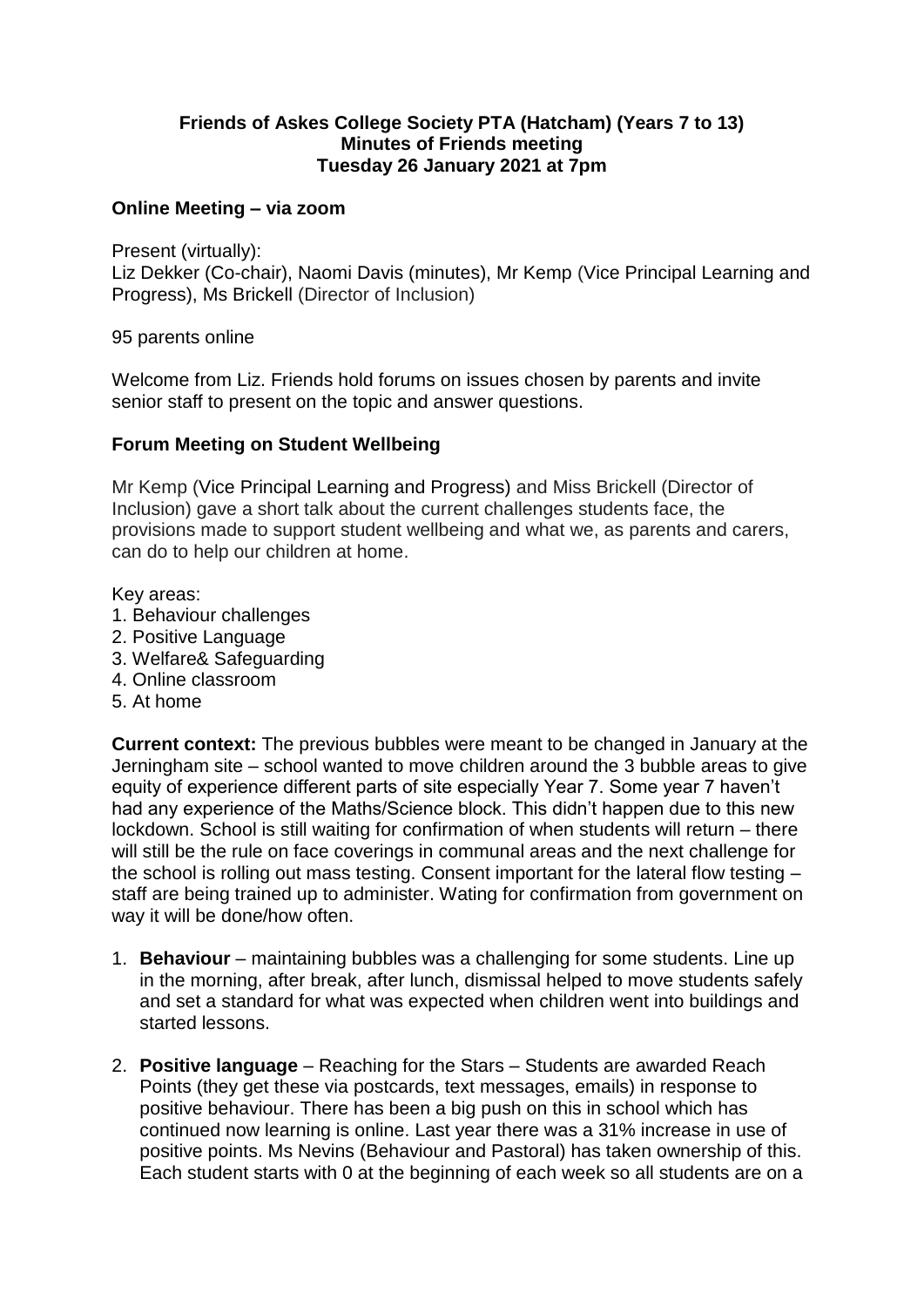level playing field. Reach points are awarded by teachers and librarians, LSA, admin team and outside agencies working with children

### 3. **Welfare and safeguarding –**

**Safeguarding** – there are concerns around an increase in issues with schools being closed. School has been dealing with many issues for a long time and were conscious that they needed to be prepared for an increase. School are using CPOMS (Child Protection Online Management System) – if staff have concern they log it on this system. Safeguarding team immediately get notification. Has enabled quicker response and ability to access records. Child protection concerns – threefold increase on last year. 114 concerns this year so far.

How concerns are flagged up varies – some students come forward themselves – via form tutor/head of year – students feel confident to raise concern with teacher. Other route is through staff observing changes in mood/behaviour/what students say or write in work. Or if young people are not in lessons. School much prefer staff to raise issue even if when it is investigated there isn't actually a concern. Sometimes parents/carers contact the school eg worried about mood of their child.

PSHE time focuses on mental wellbeing – identifying positive mental wellbeing but also own issues of concern – talking more about issues hopefully gives students a safe space to raise concerns.

**Welfare team** – 3 members of staff. For initial safeguarding there is a duty safeguarding rota therefore a clear first point of contact, enables staff to act quickly. Team works closely with children and families and with external organisations eg Compass – young people with Mental Health needs. Students receive both 1-2-1 services and groups. Pastoral team also work with Welfare team.

Ongoing support varies depending on need; some have had fortnightly or weekly support depending on need. Team continue to provide this remotely with students and family on the phone. Looking more at preventative initiatives eg self-esteem work with Year 7 (on hold at the moment).

All staff have to complete safeguarding training – so that every member of staff can be a safeguarding lead. Sometimes they make CAMHS (Child and Adolescent Mental Health Services) referrals/Social Services. Staff also have base level of competency in mental well-being – Young Minds talked to all staff about the issues they are facing, how to spot these and initial ways for staff to respond.

**Pastoral system** - Because of bubbles usual pastoral system has not been possible for form tutors, so PSHE programme and assemblies are now delivered by the teacher who teaches them in period 1 or 6. Students will also have a Pastoral tutor (each Pastoral tutor is assigned 30 students). All families should be having contact – tutors checking in every 3 weeks.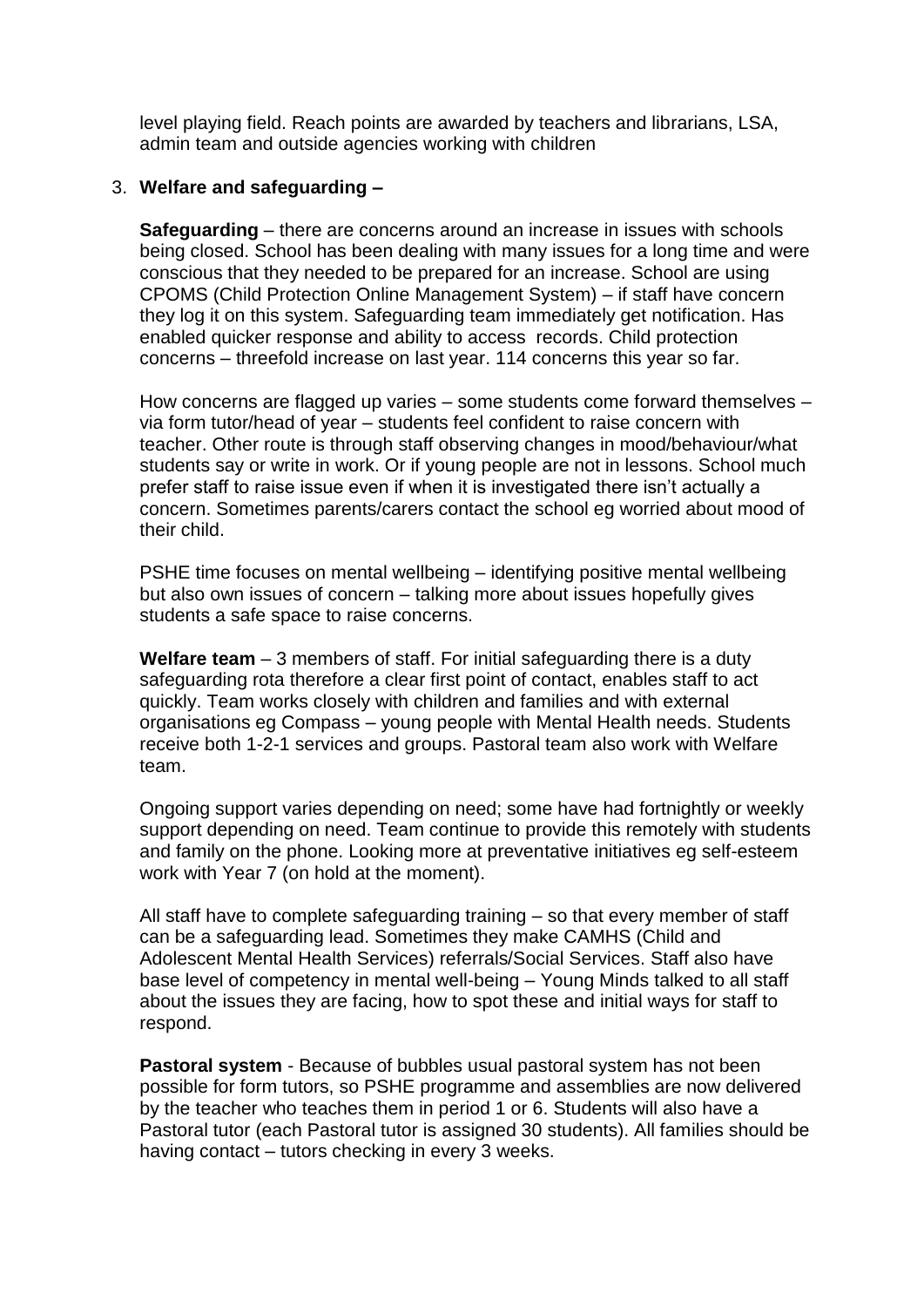4. **Online Classroom** - Provision for this lockdown is better than the previous one – school are using Microsoft teams – but big challenge as students require laptop and not just a phone. School have supplied 140 laptops (from Federation, government supplies and some donated by families – re-imaging these computers to continue to send these out where needed). Still a number of families/students on the waiting list ie where laptops have broken or realising phones not sufficient. School working hard to get more laptops. It is an increasing challenge at the moment. *(Tip from a parent – Network Rail scheme for Laptops).*

# **Any questions about laptops – email Mr Kemp: [m.kemp@haaf.org.uk](mailto:m.kemp@haaf.org.uk)**

# **Also any Key worker/vulnerable children provision – email Mr Kemp – need a letter from employer or ID badge – currently 27 children in so there is space**

It is important to continue curriculum provision – there is a worry about large gap between students. Mr Gardner (Vice Principal Curriculum and Assessment) is writing to families about what curriculum will look like moving forward. Some subjects have had to shift significantly eg PE, Art and Design - steep learning curve.

School using Microsoft Teams – One Note, Office 365, Satchel 1 all part of the same package. Using Satchel to set work/homework/catch up on work missed.

5. **At home** - Mr Kemp writing a letter to parents about to survey parents on how it is working so far – he will include Head of Year details as not currently in the staff handbook.

Other staff contacts are here from page 15: [https://www.habshatcham.org.uk/docs/HATCHAM\\_HANDBOOK\\_2020-](https://www.habshatcham.org.uk/docs/HATCHAM_HANDBOOK_2020-2021__1_.pdf) [2021\\_\\_1\\_.pdf](https://www.habshatcham.org.uk/docs/HATCHAM_HANDBOOK_2020-2021__1_.pdf)

Important to report absence or students needing to miss classes: hatchamattendance@haaf.org.uk

Mr Kemp and Ms Brickell then answered questions from parents:

# **PE/physical activity/time away from screens:**

*What are the school's plans for remote provision of PE lessons?*

*As we all know being active is really important for well being as our kids' life styles are increasingly sedative in front of a screen, so would be keen for the school to develop some fun active sessions/activities that work in lockdown. Andrea Geipel (Year 8 mum) Is there a way that lessons can end on time and leave enough time for the students to get up and stretch as they would when walking between classes in normal times? I find that lessons run over on a regular basis for my Year 10, cutting into what are already pretty short break times.*

*Whilst I totally commend the schools commitment to children doing all of the lessons*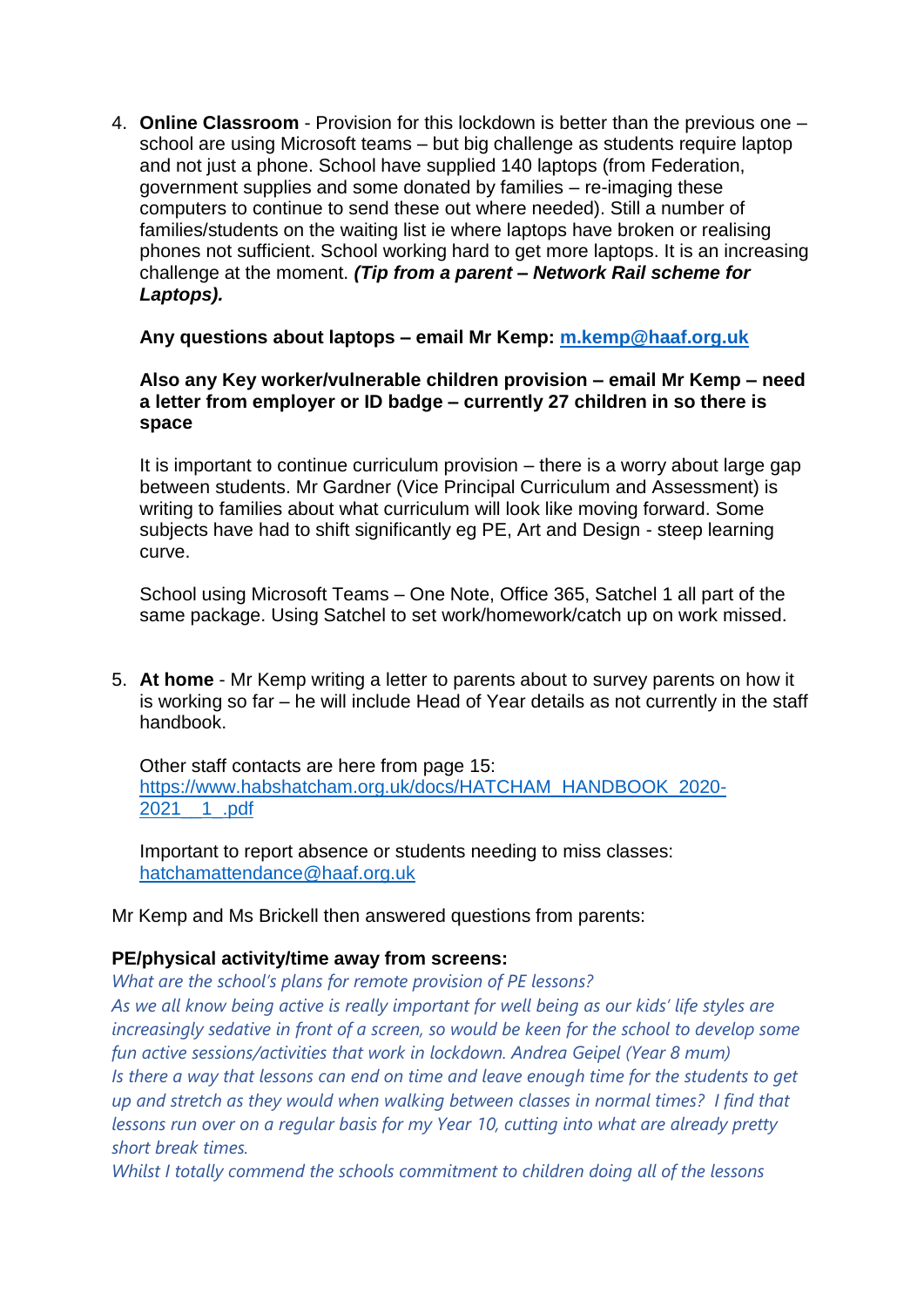*remotely that they would normally do, this has resulted in a them sitting, often passively, in front of a screen for most of the day. Given children are likely to be at home for the rest of the term and in light of growing concern about the effect of increased screen time on their mental and emotional development, eyesight and sleep, is there any possibility for more interactive learning, and more learning away from the screen?*

*[https://www.theguardian.com/world/2021/jan/22/children-health-screen-times-covid](https://emea01.safelinks.protection.outlook.com/?url=https%3A%2F%2Fwww.theguardian.com%2Fworld%2F2021%2Fjan%2F22%2Fchildren-health-screen-times-covid-crisis-sleep-eyesight-problems-digital-devices&data=04|01||f4b3e36bad654d8472d608d8c1e47ebb|84df9e7fe9f640afb435aaaaaaaaaaaa|1|0|637472534402704290|Unknown|TWFpbGZsb3d8eyJWIjoiMC4wLjAwMDAiLCJQIjoiV2luMzIiLCJBTiI6Ik1haWwiLCJXVCI6Mn0%3D|1000&sdata=2zmYeM3cRmJC0qumJrK%2B4LqoECxBKNXi%2FTRXRvkIJgs%3D&reserved=0)[crisis-sleep-eyesight-problems-digital-devices](https://emea01.safelinks.protection.outlook.com/?url=https%3A%2F%2Fwww.theguardian.com%2Fworld%2F2021%2Fjan%2F22%2Fchildren-health-screen-times-covid-crisis-sleep-eyesight-problems-digital-devices&data=04|01||f4b3e36bad654d8472d608d8c1e47ebb|84df9e7fe9f640afb435aaaaaaaaaaaa|1|0|637472534402704290|Unknown|TWFpbGZsb3d8eyJWIjoiMC4wLjAwMDAiLCJQIjoiV2luMzIiLCJBTiI6Ik1haWwiLCJXVCI6Mn0%3D|1000&sdata=2zmYeM3cRmJC0qumJrK%2B4LqoECxBKNXi%2FTRXRvkIJgs%3D&reserved=0)*

*I have two questions for the Q&A both relating to physical activity:*

*There isn't time at lunch to both go outside and make/eat lunch. How about if the school day starts 15 minutes earlier and the lunchbreak could be 15 minutes longer? What could school do to encourage physical activity given that most students are doing a lot less? For example could they really emphasise and make practical suggestions to the children, could they run some kind of competition using Strava type app to incentivise the students to go out for walks/run/bike ride? Helen Adams*

*Currently there is under an hour break for lunch, this isn't enough time to get children out in the air to exercise and be away from screens. Not everyone has big gardens and house and for those that don't a park visit is almost essential to mental health. I would ask that you review the lunch break and provide an hour, with a suggestion to perhaps simply finish the school day at 3.30 to accommodate. It is especially hard in these winter months when it is dark by 4pm, and for working parents the day ends at 5pm and later. Lunchtime is optimal for getting them out. Lu Bowan*

It has been a challenge for staff - how do we go from running in fields to remote teaching? Staff are now starting to produce department videos eg workout for legs/torso. Videos allow students to watch outside of allotted PE lesson time as it is a double lesson. Teachers are still online during lesson time to answer questions, but flexibility allows students to go outside to do the videos/exercises. There should also be a menu of activities based on what they've watched.

Year 7 Mr Sampson (Head of Year 7) does a live workout one morning each week.

# *Some parents asked if it would be possible for year groups other than Year 7 to have live work outs on a regular basis.*

**If parents have feedback on the current timetable please let school know in the parent survey** eg do we push back some lessons by 5/10 minutes so students can go get a drink (Period 2,4,6) etc? Mirroring breaktime and lunch – if add extra time we lose curriculum time so need to think carefully. We have not dropped any subjects as school believes a rich curriculum is important. If we cut lessons by 5 minutes it could give more flexibility in the day?

# **Pastoral care:**

*It is my understanding that the pastoral care at the school is driven via form tutors. However, in the autumn term, I noted that there was no contact between my children and their form tutor - in fact, my Y7 boy doesn't remember ever meeting his tutor. Can the leadership team discuss how pastoral care will be strengthened during home*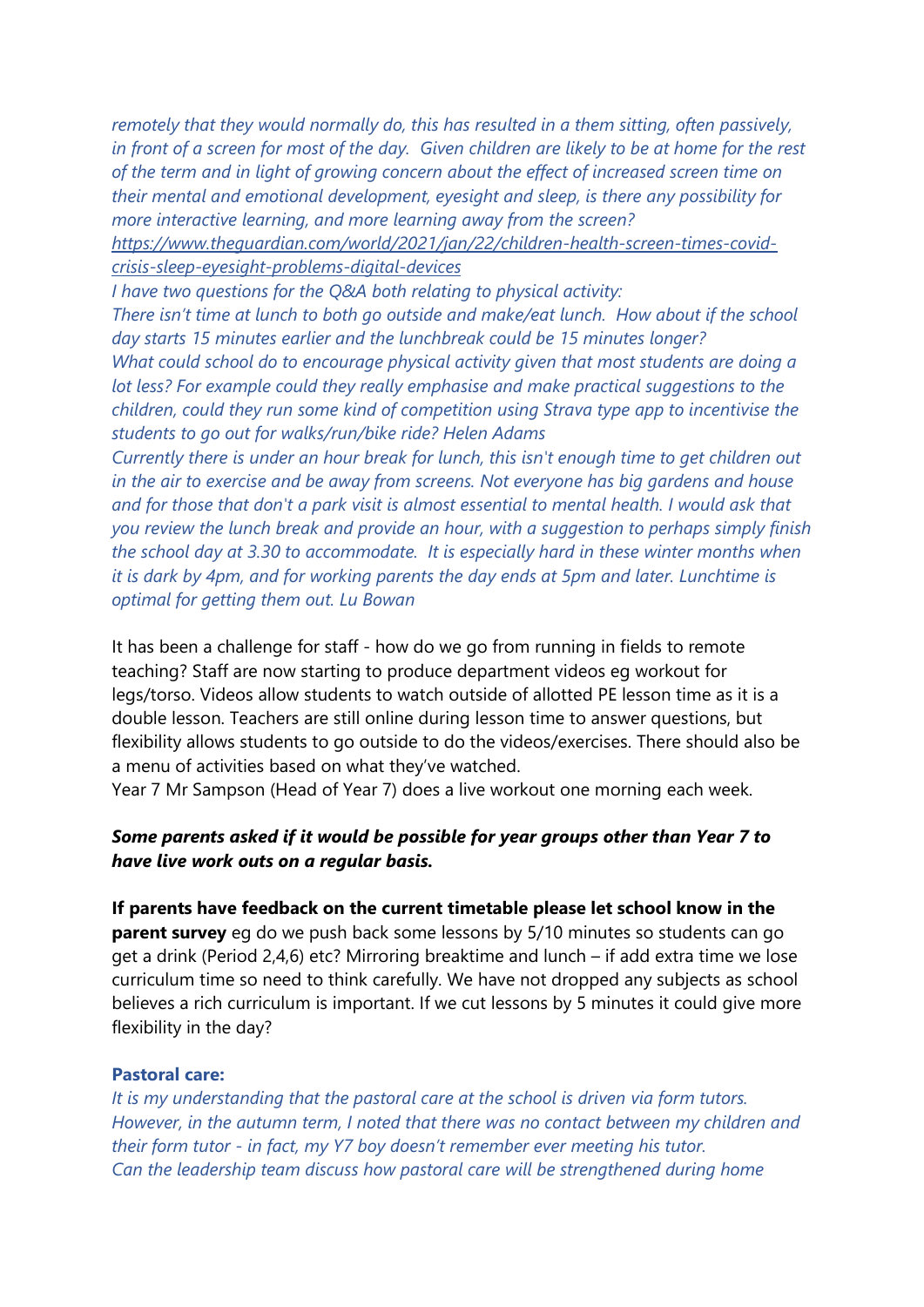# *learning, and then what changes will be brought in to build on those relationships once in person schooling resumes? Ben Robb*

Role of form tutor is different in covid times. Normally they are the first point of contact, but with the staggered year group starts (when students were in school) – it wasn't possible to have same person to do form time each day. But important to keep systems in place to aid pastoral care eg Principal's assemble Weds, PSHE, reflection time in form time.

Each student still has a Pastoral tutor who is the one who does check in  $-$  eg email/phone call every 3 weeks. Where possible people have had the same pastoral teacher as previous year, so it is someone they know. When the situation changes the plan is to revert back to having the pastoral tutor lead the form time each day as we know consistent face each day is important. We've also emphasised to all staff that we all play a pastoral role in supporting our students.

# **Performance feedback:**

*For my Y8 daughter, I have seen no results of any assessments, or feedback on performance, since her initial report nearly 15 months ago. We have had no parents' evenings since the in person one over a year ago. For my Y7 son, I have had no assessment results or any feedback of any kind on the level he is performing at or what the school is expecting (especially since SATs were cancelled for Y6 last year). Parents evenings have also been delayed.*

*Whilst I understand the pressures that the pandemic has brought, I do feel like I have no idea how my children are coping with the disruption from an academic point of view. Can the leadership team provide assurances that they will provide at least some feedback during this half term, for all students? Ben Robb*

*There is very little feedback on the work that the children are submitting which means they aren't getting the affirmation they would normally get. Some teachers are still giving out credits but that seems to have mostly dried up.* 

*When children are submitting work are the teachers about to ensure that they comment or acknowledge it? This is valuable feedback and interaction which helps them feel the value of working hard. Otherwise it can be a bit demoralising. Lu Bowan*

Usual assessment programme has been halted – we are looking at what assessment can be like in an online world. School is trialling 'learning checkers' online with Key Stage 3 – using Microsoft Form before Half Term. The students will then be given a percentage rather than the usual 7.1 7.2 etc. For Key Stage 4 the 'learning checkers' will be after half term.

How Year 11/13 will be assessed is currently being decided – looking at how teacher assessment will form work for the Centre Assessed grades at the end of year. Learning checkers are to see how children are doing individually, to look if curriculum is being covered as needed – are there large gaps? Do staff need to be review or go back over learning? Online checkers are not rigid like exams but important to understand where children are in terms of progress.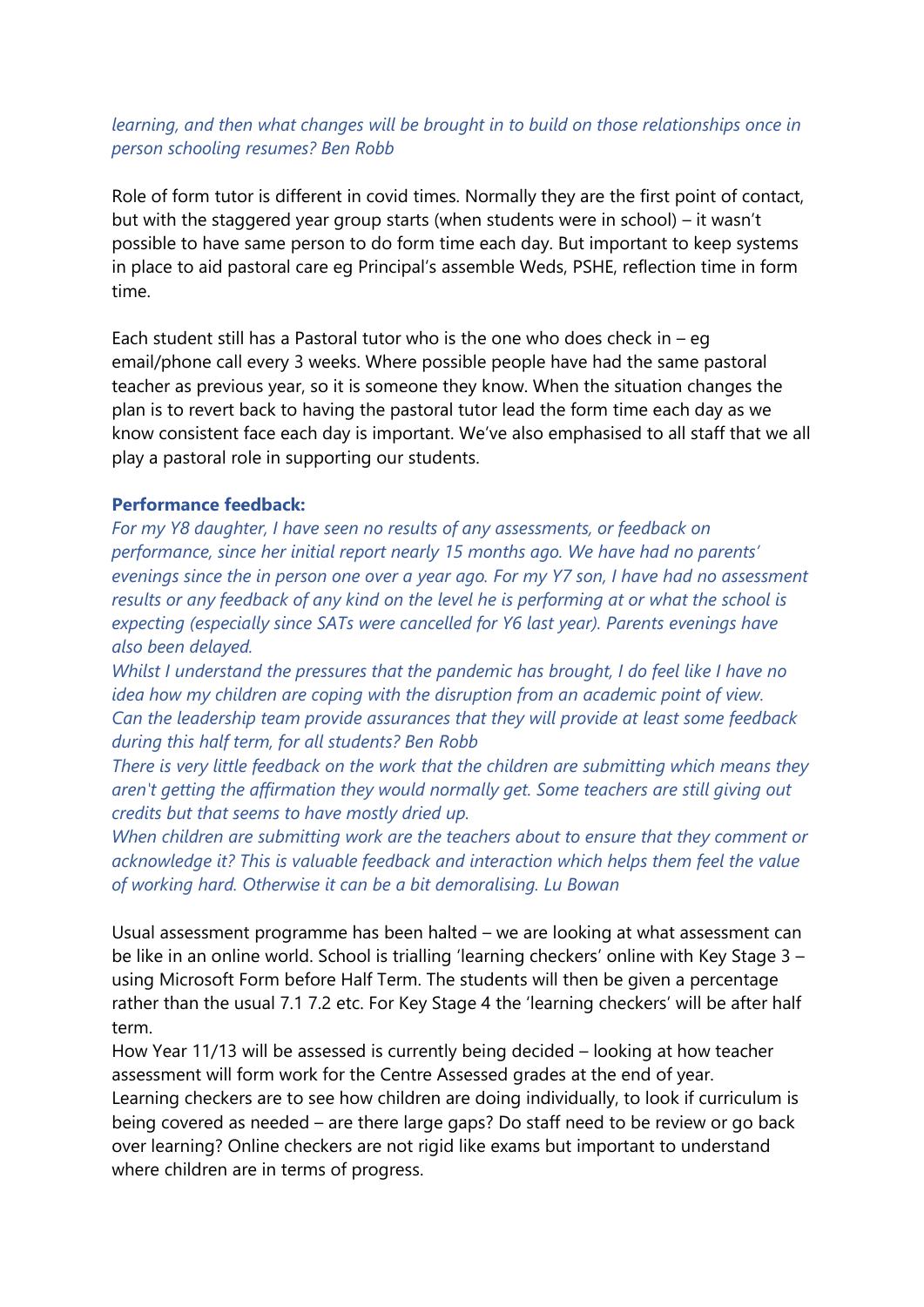If internet connection is lost during assessments – students should email teacher and will be understanding.

In previous lockdown students were writing in books/paper, student then had to upload to get feedback. Now One-note allows students to type on computer/app in order to get real time feedback. Microsoft forms is another core function – moving into longer style questions for students to fill out. Staff should be replying to emails and giving out Reach Points. School is making sure Head of Departments are looking at what works for their subjects.

We are ensuring that students who get support from an LSA still get that and at how best to facilitate this. In Microsoft teams you can have a sub channel so LSAs have specific groups (other students totally unaware that this happens). LSAs have access to the one-note and can help add comments and support the students.

Regular assignments through teams – include open question – eg Year 11s they had to improve on their answers in the chat. Can comment on One-note for this. Encourage students to unmute themselves and to say goodbye when they are leaving.

Teachers having to adapt to feedback (usually see faces can tell if student understands) – looked at from lockdown 1 – work on show my homework wasn't always commented on. Microsoft forms more direct/bespoke. Important to maintain this. **Will pass back parents' concerns about feedback to Ms Solani.** 

Parents evening will take place – 4.30-7pm (extended time to free up more allocation to book appointments):

**Year 7 10th Feb Year 8 24th Feb Year 9 10th March Year 10 24th March**

Year 11-13 parents' evenings have taken place. Any further questions you have or if you missed the parents' evening do contact your child's teacher/pastoral teacher. There is an evening **3 rd March** focussed on achieving Grade 9 – school are reviewing how this might be adapted and will update parents. Pilot lessons for Year 11 – if particular subject interested in contact Mr Zeglum [s.zeglam@haaf.org.uk](mailto:s.zeglam@haaf.org.uk) or Emma Fearnely [e.fearnley@haaf.org.uk](mailto:e.fearnley@haaf.org.uk)

**Any feedback on the online parents' evening process would be appreciated – if successful or not.** 

You can book for parents' evening via this link: <https://hahc2.schoolcloud.co.uk/>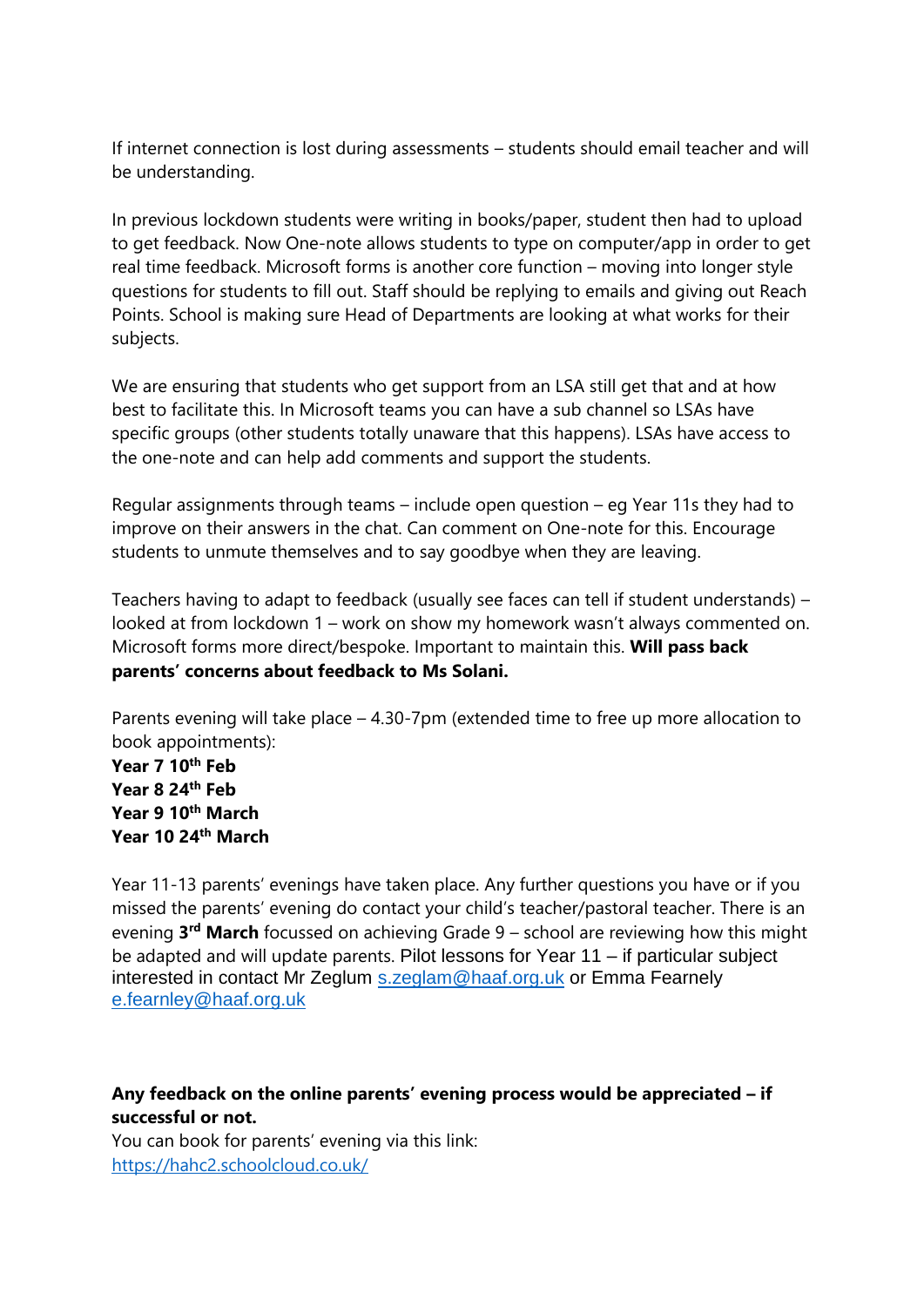### *Parent question about knowledge organisers and how to get them:*

Knowledge organisers – to assist students with the curriculum. Students will have 6 knowledge organisers (one for each half term) – these have been posted out to every student. **If you haven't received the knowledge organisers (there are some postal issues in SE4) contact Mr Gardner: [N.Gardner@haaf.org.uk](mailto:N.Gardner@haaf.org.uk)**

Also available online: <https://www.habshatcham.org.uk/Knowledge-Organisers/>

# *Parent question about 6th Form entry if students does not get the grades they had hoped for:*

6<sup>th</sup> Form – because school know a student already they will look at individual case if they didn't achieve their grades. Speak to see if they will be able to cope with the course. They will have had mock exams – staff will look at range of evidence to support what students are awarded. Need confirmation from Ofqual what will need to be included. Students will be given predicted grades to make 6<sup>th</sup> form applications. Lots of colleges will be open to conversations.

### *Parent question about how they know if child is submitting work:*

If children not submitting work/attending lessons staff will contact parents.

**Homework:** *With the current DFE slant on mental health and well being, why are you continuing to set homework when there is already an issue with screen time and transitioning to online learning. You are the only secondary school that I am aware of which is setting KS3 homework. It is adding pressure and anxiety which I think needs reviewing. It is very conflicting with the well being message. We aren't operating as normal and we shouldn't try to maintain the same expectations across the board. Lu Bowan*

Other parents agreed it was too much screen time/allowed for little downtime. **Mr Kemp will take this back to Mr Gardner to discuss how best to approach homework.**

**Keep staff informed if student is overwhelmed or if feel there is too little work etc – if you need to state if child will not do pieces of work because it is too much.**

**Cameras on/social interaction:** *Why do some teachers show themselves on teams and others don't (most) - it would really help the children see a face at some point during the lesson to maintain a sense of human connection? Lou Bowan*

*My question is around socialising. I've noticed that there is no talking to each other for the pupils and therefore no socialising amongst themselves. Would it be possible to set five minutes aside for children to communicate to each other/joke/draw them in with something fun or warm?*

Cameras going on – there may be some safeguarding concerns eg people being able to look into rooms, in  $6<sup>th</sup>$  form it might be easier. It is difficult to teach to a blank